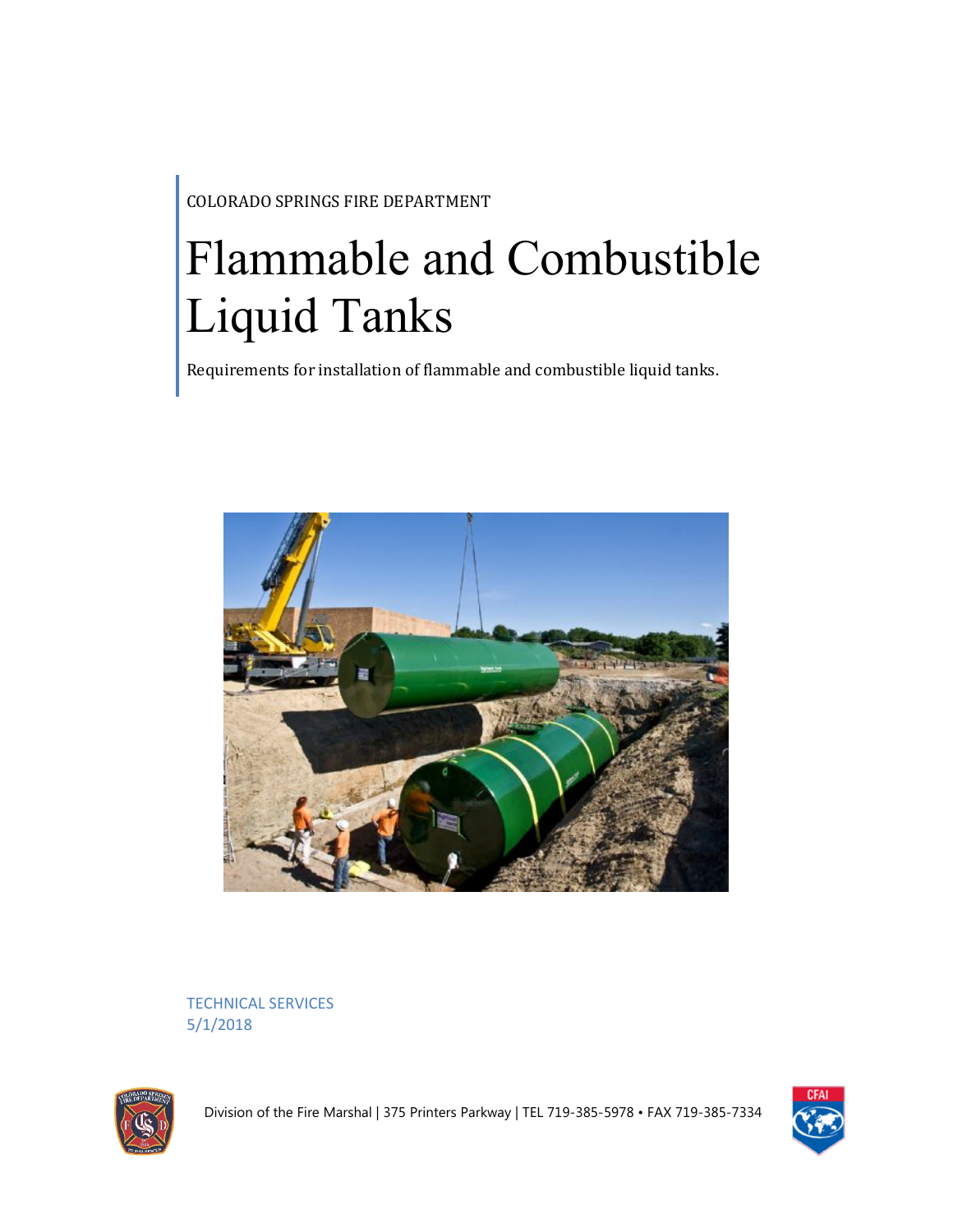## **Table of Contents**

## **PURPOSE**

This document outlines the Colorado Springs Fire Department's policies, procedures, requirements and local fire code interpretations pertaining to the permitting of flammable and combustible liquid tanks. It is not the intent of this document to reiterate fire code requirements. Fire code requirements can be viewed by visiting [www.iccsafe.org](http://www.iccsafe.org/). Local amendments to the fire code can be found at [www.coloradosprings.gov](http://www.coloradosprings.gov/) and searching for "Fire Code Amendments" in the search field.

## **SCOPE**

This document applies to any tanks that will store Class I liquids in excess of 5 gallons inside a building or in excess of 10 gallons outside; or tanks that will store Class II and IIIA liquids in excess of 25 gallons in a building or in excess of 60 gallons outside a building that are located in the City of Colorado Springs.

## **DEFINITIONS**

**Combustible Liquid** A liquid having a closed cup flash point at or above 100°F (38°C). Combustible liquids shall be subdivided as follows:

*Class II*. Liquids having a closed cup flash point at or above 100°F (38°C) and below 140°F (60°C).

*Class IIIA*. Liquids having a closed cup flash point at or above 140°F (60°C) and below 200°F (93°C).

*Class IIIB*. Liquids having closed cup flash points at or above 200°F (93°C).

The category of combustible liquids does not include compressed gases or cryogenic fluids.

**Container** A vessel of 60 gallons (227 L) or less in capacity used for transporting or storing hazardous materials. Pipes, piping systems, engines and engine fuel tanks are not considered to be containers.

**Flammable Liquid** A liquid having a closed cup flash point below 100°F (38°C). Flammable liquids are further categorized into a group known as Class I liquids. The Class I category is subdivided as follows:

Class IA. Liquids having a flash point below 73°F (23°C) and having a boiling point below 100°F (38°C)

Class IB. Liquids having a flash point below 73°F (23°C) and having a boiling point at or above 100°F (38°C).

Class IC. Liquids having a flash point at or above 73°F (23°C) and below 100°F (38°C).

The category of flammable liquids does not include compressed gases or cryogenic fluids.

**Flash Point** The minimum temperature in degrees Fahrenheit at which a liquid will give off sufficient vapors to form an ignitable mixture with air near the surface or in the container, but will not sustain combustion. The flash point of a liquid shall be determined by appropriate test procedure and apparatus as specified in ASTM D 56, ASTM D 93 or ASTM D 3278.

## **Permitting, Plans, Fees, and Inspections**

#### *I. Permitting*

A construction permit is required to be issued prior to install any tanks that will store Class I liquids in excess of 5 gallons inside a building or in excess of 10 gallons outside; or tanks that will store Class II and IIIA liquids in excess of 25 gallons in a building or in excess of 60 gallons outside a building that are located in the City of Colorado Springs. This does not include tanks that are fully drained and emptied with inert atmospheres which are stored to be used for future use.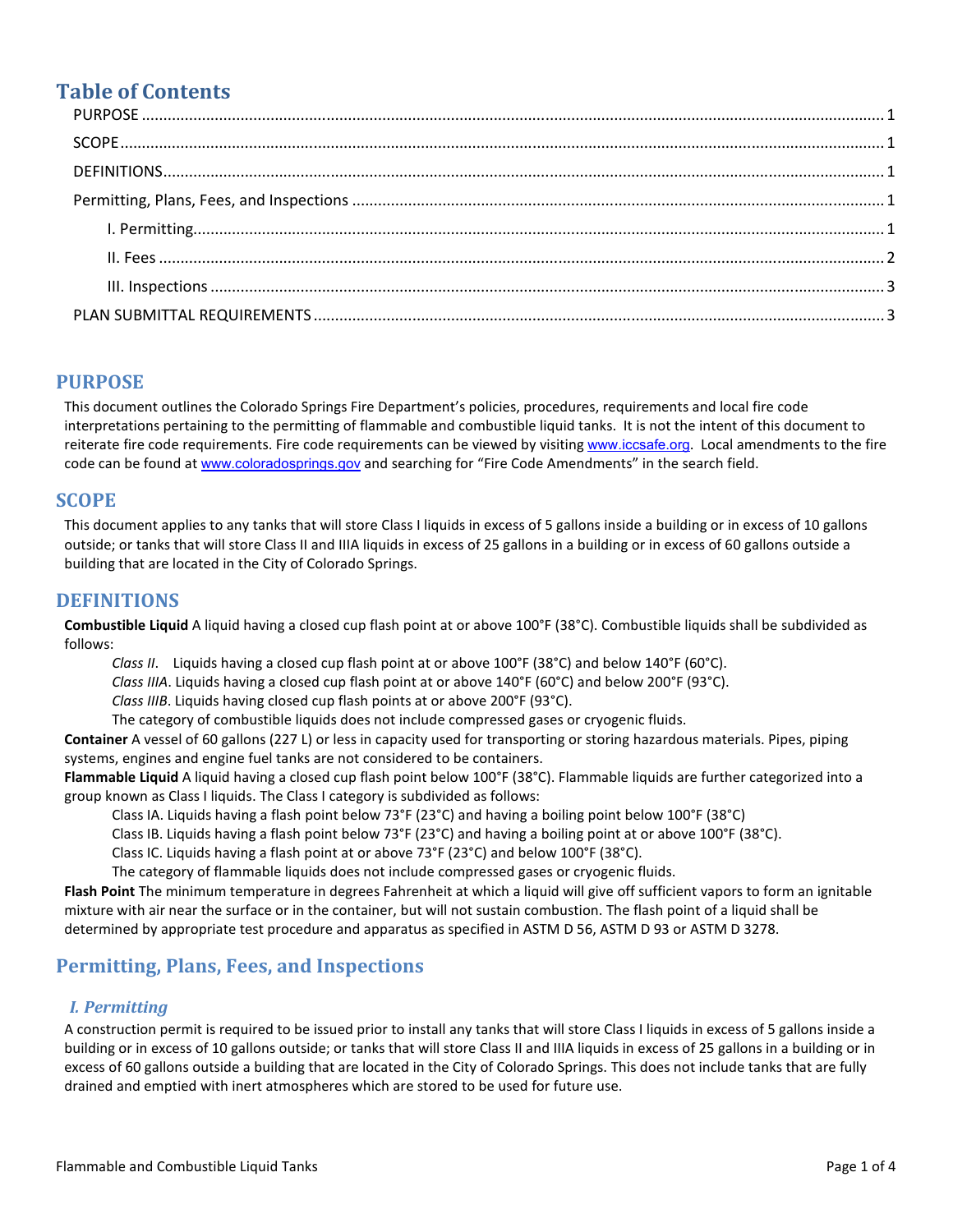#### <span id="page-2-0"></span>*How to Complete the Permit Application*

Once it is determined that a permit is required, a permit application must be completed. Visit [https://coloradosprings.gov/fire](https://coloradosprings.gov/fire-department)[department](https://coloradosprings.gov/fire-department) and search for "Permit Application" to find the permit application. Complete the permit application accurately as follows:

- 1. Under Part 1, fill in Sections 1, 2, and 3 with required information. If the information is the same across sections, fill in Section 1 and state "Same as Above" under Company Name in Sections 2 and 3
- 2. Fill in Section 6 with the corresponding relevant information for each tank to be installed.
- 3. Sign as indicated under Section 8.
- 4. Under Part 2 (page 2), check the following box:
	- "105.7.8 Flammable and Combustible Liquids" that is located under the Construction Permits section
- 5. Attach and/or submit completed permit application along with required plans and documentation to the Division of the Fire Marshal, 375 Printers Parkway, Colorado Springs, CO 80910.

#### *Plans and Required Documentation*

The following, as applicable, is required to be submitted for review and acceptance of a flammable or combustible liquid tank permit:

- 1. Completed permit application
- 2. Detailed and dimensioned or to scale site plan showing the following:
	- a. Tank(s) location on the site
	- b. Lot Lines of property
- 3. Schematics showing the following, with dimensions, as applicable:
	- a. Fuel fill piping
	- b. Fuel filling port, if remote
	- c. Fuel vent (normal and emergency) piping and termination locations
	- d. Fuel transfer piping
	- e. Exhaust piping and termination locations for generator or other fuel burning equipment
	- f. Dispensing equipment
	- g. Fire extinguisher locations
	- h. Emergency stop/shutoff switches
	- i. Vehicle protection
- 4. Product specification sheets for all of the following (include listing information as required):
	- a. Flammable or combustible liquid tanks
	- b. Piping, fittings, and hoses
	- c. Valves
	- d. Vents
	- e. Pumps
	- f. Dispensers
	- g. Nozzles
	- h. Tank level measuring devices
	- i. Other tank appurtenances
- 5. State of Colorado Tank permit for installation/removal, as applicable
- 6. Tank filling operation description
- 7. Tank pressure testing documentation

#### *II. Fees*

Plan review and inspection fees are required for flammable and combustible liquid tank permits. Fee amounts are based on the currently approved Division of the Fire Marshal fee schedule.

- The initial plan review fee covers the first two plan reviews and first inspection
- Third and subsequent plan review fees will be imposed in addition to the initial permit fee
- Second and subsequent inspection fees and/or trip fees will be imposed in addition to the initial permit fee should the installation not be ready for or fail inspection the first time
- Overtime fees will be imposed in addition to the initial fee should the inspection be requested after normal business hours
- Trip or inspection fees will be imposed in addition to the initial fee for inspection of additional arrangements

If desired, an expedited plan review fee may be paid to expedite review of the plans and permit application. This fee is in addition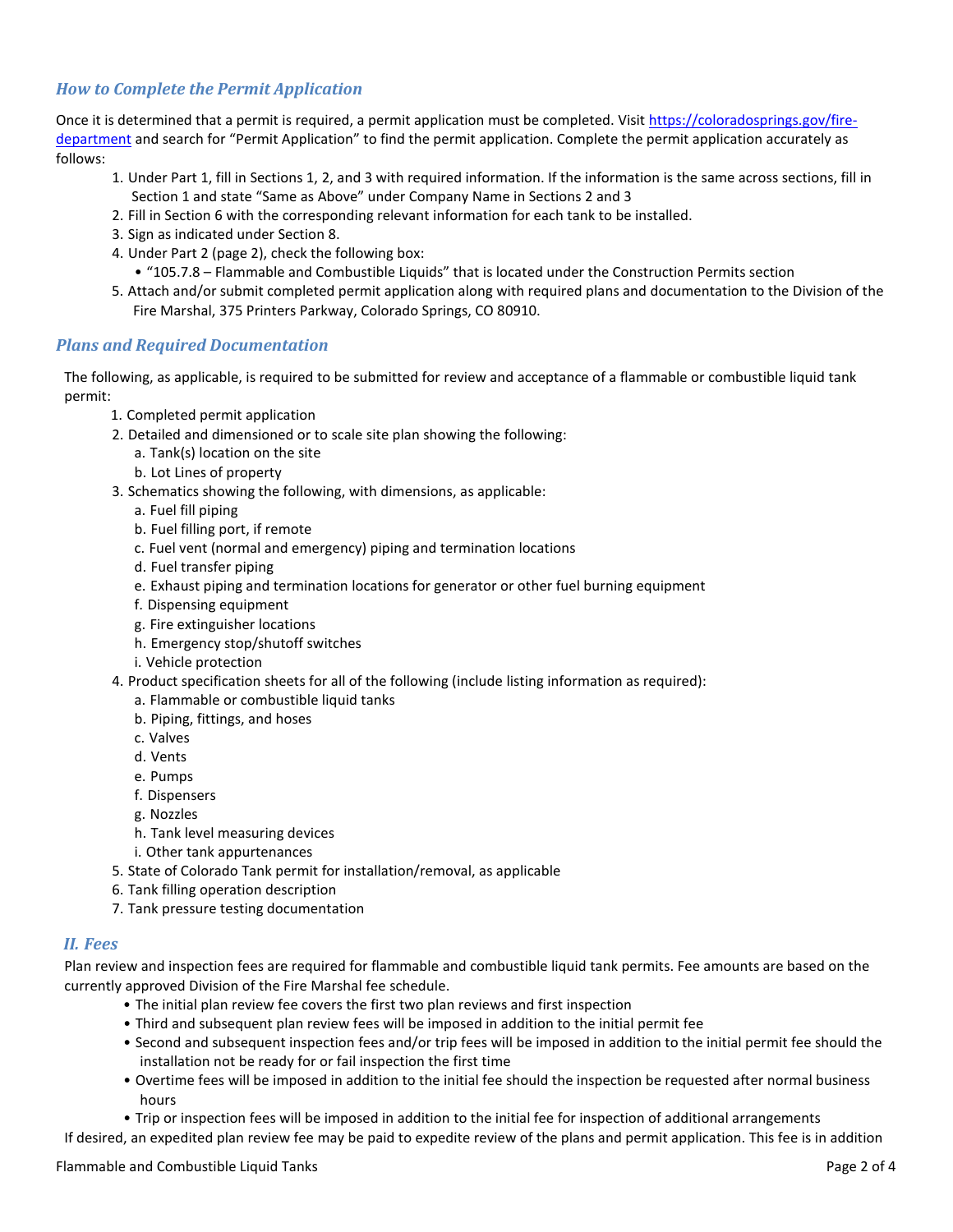<span id="page-3-0"></span>to the initial plan review fee.

Plan review fees must be paid before the inspection can be scheduled. Any fees resulting from multiple inspections will be billed to the applicant. If fees are not paid, future permit applications and/or inspections may be denied.

Once the plans have been reviewed and accepted, and the plan review fees have been paid, the contractor/installer may begin installation of the tanks and system in compliance with the accepted plans. Should the tank or system be installed or in the process of being installed prior to the review and approval of the application, a "Work without Permit" fee will be imposed in addition to the initial plan review fee.

Fees may be paid in person or via the phone. Cash, checks (made out to City of Colorado Springs), and credit cards (Visa and MasterCard only) are acceptable forms of payment.

The permit application must be approved prior to commencement of tank installation. Permit applications submitted without the required information listed above may be returned and/or not accepted. Permit applications, including required plans and supplemental information must be submitted to the Division of the Fire Marshal a minimum of five working days prior to the date of the scheduled event. Failure to do so may cause the installation to be delayed until the permit is acceptable or additional fees may be paid to expedite the plan review. The applicant will be notified either by phone and/or email the status of the application once the review has been completed.

#### *III. Inspections*

A fire inspection of the installation is required. To schedule an inspection, call 719-385-5978 and follow the prompts for inspection scheduling. This may be done and is recommended, at the same time fees are being paid. Due to the fluctuation of inspectors schedules, it is strongly recommend that inspections be scheduled a minimum of three business days prior to the date of the scheduled installation.

The following is required for the fire inspection:

- 1. Representative from the tank installing company be present
- 2. Representative from the user be present
- 3. Tank(s) to be fully installed
- 4. Fire extinguishers in place
- 5. All fuel and vent plumbing to be in place
- 6. Tank and piping ready for pressure testing, as required

NOTE: Some tank installations – especially those for underground fuel tanks and dispensing – may require multiple inspections to witness the various pressure tests required by NFPA 30. Please consult the testing requirements in 2015 IFC and NFPA 30 for the specific tank and piping installed. For reference, the following are required to be witnessed by the inspector for an underground fuel tank for vehicle dispensing:

- 1. Tank pressure testing of inner and outer walls
- 2. Fuel piping pressure testing of inner and outer walls
- 3. Full system inspection after all dispensing and safety equipment is installed (piping and tank are covered at this point).

Once the installation passes inspection, a permit will be issued and the tank may be filled and the installation utilized.

## **PLAN SUBMITTAL REQUIREMENTS**

It is the installer's responsibility to install the tank and system per all applicable requirements of the locally adopted fire code. The requirements offered here are either new to the code or have generated issues and/or questions in the past. Tank installations must comply with Chapter 57 of the 2015 IFC, which references the latest edition of NFPA 30 for specific tank construction and testing criteria.

**Tank Design** The design, fabrication and construction of tanks shall comply with the requirements of NFPA 30 and shall have a nameplate that is visible and legible indicating the standard used as the basis of the design. These requirements include materials and pressure limitations. The tanks must be rated for the appropriate service and the design criteria must match the service it will be used for.

**Tank Venting** Tanks shall be fitted with a normal and emergency vent. Normal vent lines shall be fitted with pressure-vacuum vents for class IA liquids; and pressure-vacuum vents or flame arrestors for class IB and IC liquids. Normal vent outlets for class I, II, and IIIA liquids shall discharge at least 12' above grade, and outside a building. Only Class IIIB liquids connected to oil burning equipment can vent inside a building. Emergency vents must be for all tanks, and must be directed outside (except Class IIIB liquids) and must be properly sized.